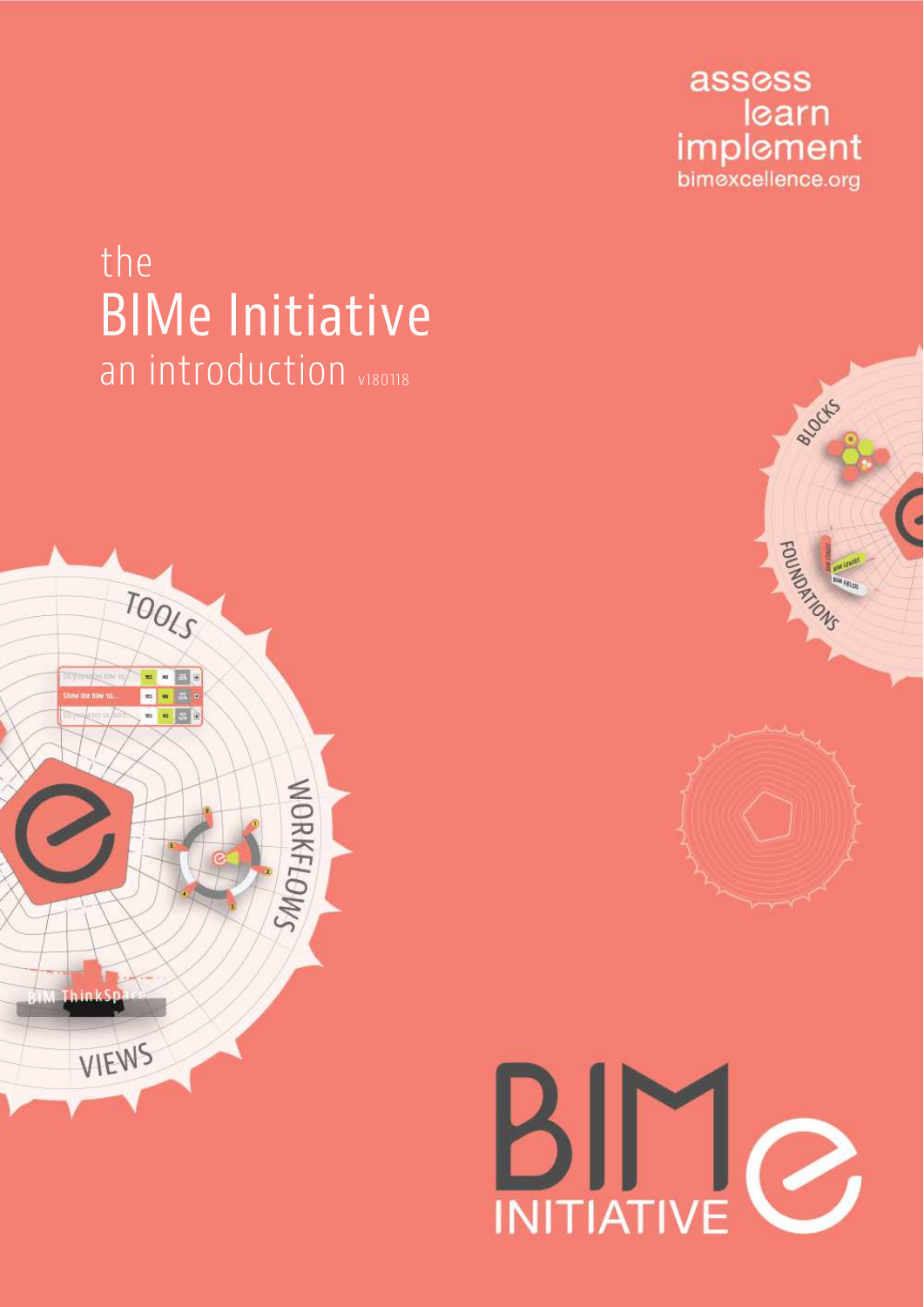

#### assess learn implement

## Introduction

The BIMe Initiative is an international, not-for-profit, community-based effort to improve industry's digital performance. Through high-impact research, free online tools, and open knowledge-sharing under Creative Commons licences, we aim to encourage subject matter experts from across the world to act as a close-knit knowledge community. We also aim to support all international efforts that promote open technologies, processes and policies across borders, languages and disciplines.

The BIMe Initiative is undertaken by committed individuals from both industry and academia. Launched in March 2017, volunteers and sponsors are invited to help us in developing consistent guides and interconnected tools for all to freely use, customise, localise and continuously improve.

## BIMe Initiative Principles

The BIMe Initiative is built upon four General Principles:

- $\rightarrow$  Commitment to Openness;<br>  $\rightarrow$  Grown around a Knowledge
- Grown around a Knowledge Structure;
- $\rightarrow$  Peer-sourced and Peer-tested; and
- $\rightarrow$  Open Innovation across boundaries.

Reflecting the above principles – available online in extended form and i[n 15 languages -](http://bimexcellence.org/principles/) the Excellence Manifesto further convey[s 21 detailed principles t](http://bimexcellence.org/principles/manifesto/)hat underlie all BIMe Initiative's activities and deliverables:

#### **Educational Testable** Informed Collaborative<br>International Penest<br>Tested **Structured Reliable** Efficient Free Competent Modular Practical **Equal Innovative**

A growing number of site visitor[s have signed t](http://bimexcellence.org/principles/manifesto/signatories/)he manifesto and - by that – signalled their support for the growing international community and its open approach to process innovation.

# [Aims and Objectives](http://bimexcellence.org/)

The BIMe Initiative aims to improve the performance of individuals, organisations, and project teams through:

- 
- $\rightarrow$  Developing a **modular language** for digital transformation;<br>  $\rightarrow$  Generating international **competency benchmarks**: Generating international competency benchmarks;
- $\rightarrow$  Releasing **learning** materials covering process integration;
- $\rightarrow$  Facilitating the exchange of knowledge between academia and industry; and
- $\rightarrow$  Offering free-to-use **tools** and **guides** that simplify decision-making processes and automate repetitive tasks.

When reached, these objectives will assist industry stakeholders to align their abilities with project requirements, improve process efficiency, and reduce digital waste.

# BIMe Initiative Projects

The BIMe Initiative will meet its objectives through a series of interconnected projects, each focusing on delivering either a software application and/or a published guide of direct practical benefit to industry practitioners. The first six projects (A-F) are summarised below:

# **A** | BIM Dictionary



The **BIM Dictionary** acts as a reference tool for online guides and tools. It provides a *reliable resource* for understanding hundreds of terms through vetted descriptions and translations. The BIM Dictionary has now secured its first [institutional sponsor a](https://bimdictionary.com/sponsor/)nd has been partially translated int[o 13](http://bimexcellence.org/projects/bim-dictionary/editorial-team/)  [languages w](http://bimexcellence.org/projects/bim-dictionary/editorial-team/)ith another 10 languages scheduled soon.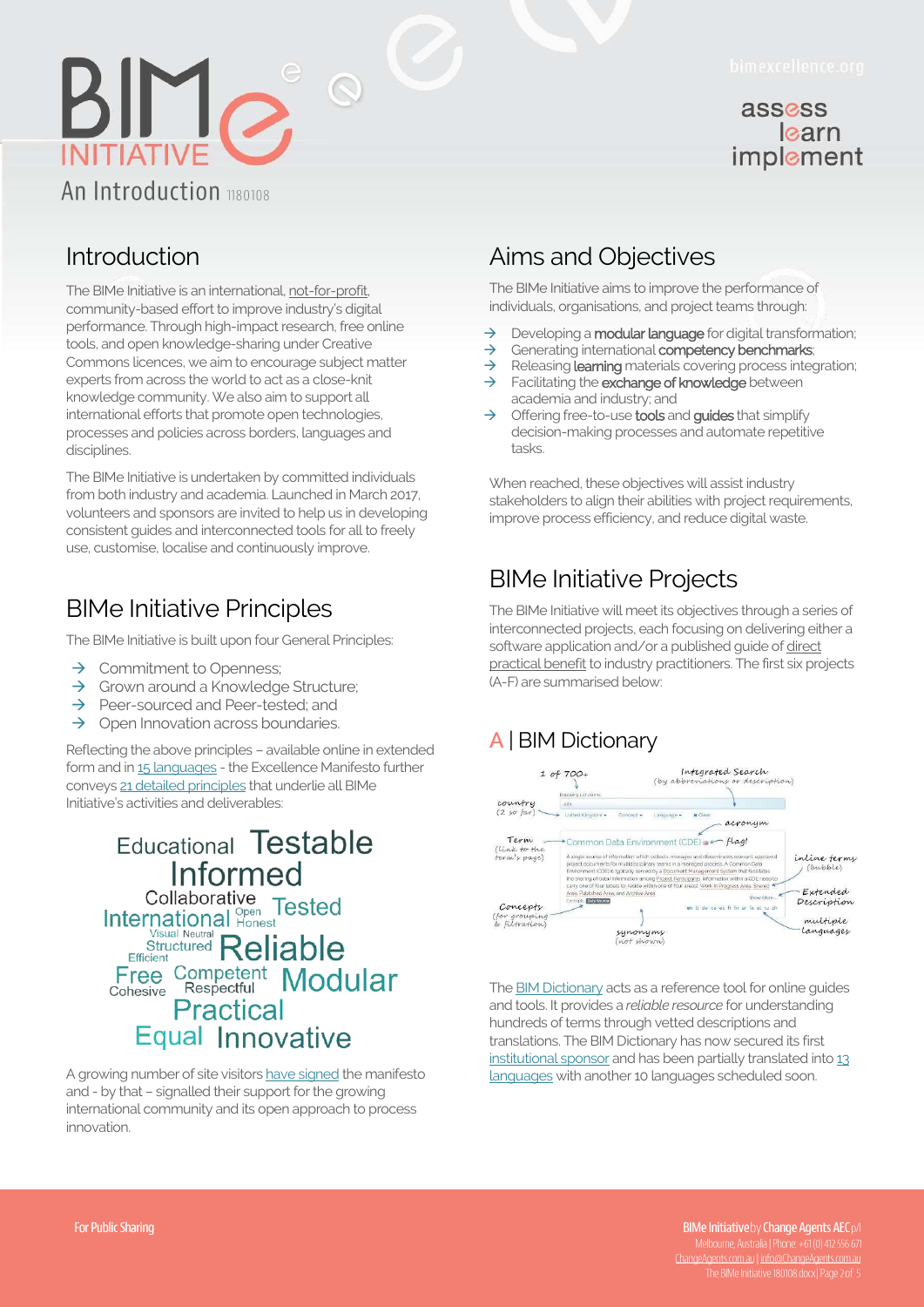#### assess learn implement

#### **B** | Knowledge Sharing

An Introduction 1180108

 $BIM_{\mathcal{O}_{1}}$ 

This project aims to facilitate knowledge-sharing – through blogs, books and social media - across the wider community.



This project now includes th[e BIM ThinkSpace blog,](http://bimthinkspace.com/) [BIM](http://bimframework.info/)  [Framework Blog,](http://bimframework.info/) [YouTube Channel a](https://www.youtube.com/c/Bimframeworks)nd [a Twitter account.](https://twitter.com/BIMeInitiative)  Also, publications and presentations are offered for download at [ResearchGate.o](https://www.researchgate.net/project/BIMe-Initiative)rg an[d Academia.e](https://uts.academia.edu/BilalSuccar)du. Through these multiple channels, the BIMe Initiative is able to communicate directly with thousands of followers and subscribers.

#### **C** | Competency Development

The Competency Development project aims to assess and improve the digital competency of individual practitioners across markets.



Benchmarking data is collected through the fre[e BIMe](http://bimexcellence.com/assess/campaign/default/)  [Individual Discovery](http://bimexcellence.com/assess/campaign/default/) assessment tool – now completed by thousands of individuals. Data collected (60,000 data points) will be released in the near future to help clarify competency distribution/gaps and where to focus competency development efforts.

#### **D** [| Performance Improvement](http://bimexcellence.org/)

This project aims to assist organisations in developing their own digital transformation abilities through assessment templates and implementation guides.

|  | Visit Mahalifu Arams of                                                | <b>PETIAL</b>                                                                                                                                                                                                                                                                                                                                        | 106/49910                                                                                                                                                                                                                                                                                                                                                                                    | <b>MANAGED</b>                                                                                                                                                                                                                                                                                                                                                                                                                                             | <b>INTHERATIO</b>                                                                                                                                                                                                                                                                                                                                                                                                                          | <b>GPTML7FD</b>                                                                                                                                                                                                                                                                                                                                                                                                                                              |
|--|------------------------------------------------------------------------|------------------------------------------------------------------------------------------------------------------------------------------------------------------------------------------------------------------------------------------------------------------------------------------------------------------------------------------------------|----------------------------------------------------------------------------------------------------------------------------------------------------------------------------------------------------------------------------------------------------------------------------------------------------------------------------------------------------------------------------------------------|------------------------------------------------------------------------------------------------------------------------------------------------------------------------------------------------------------------------------------------------------------------------------------------------------------------------------------------------------------------------------------------------------------------------------------------------------------|--------------------------------------------------------------------------------------------------------------------------------------------------------------------------------------------------------------------------------------------------------------------------------------------------------------------------------------------------------------------------------------------------------------------------------------------|--------------------------------------------------------------------------------------------------------------------------------------------------------------------------------------------------------------------------------------------------------------------------------------------------------------------------------------------------------------------------------------------------------------------------------------------------------------|
|  | Software:<br>and kind on<br>doucests or and<br>$d \times n$            | Minor of so been a granted<br>in promoving the next<br>santos ilabori d'altraceis anti-<br>school on to instaly generate.<br>percepted 201<br>mproposation children alder-<br>bidio masego, visco ago, and-<br>estimations was set certainst<br>within consequentiates, or proper-<br>www.customage.customage.cu<br>severe took of intercoorability. | for ware users are sturringly<br>unified which as organization or<br>project topins (multiple).<br>argument of the designed<br>reflecting or desponse and A Tax-<br>well as 3 Frederica ables. Date:<br>experience where are no are a member of con-<br>www.com/direction.com/driver<br>requestions wednessed.<br>Beers, Figurent in data<br>profitability are controlled and<br>permission. | flot back a schooliers are usually<br>Is compelled and managers.<br>accuration to policies.<br>ciriboration. Models and the<br>house for this beam in a<br>none-artisfery, pairefeature.<br>sounding income and died.<br>stative. Only states stategy.<br>man word are more were management.<br>since trendebilized. Det a florar et<br>cides managers of the restal.<br>menered intermenable data.<br>experiences are mandates and<br>closely manifested. | <b>Sulting Ann Address for New York</b><br>distinguished in a state of the con-<br>objectives, not just occurational<br>standoppened verticités.<br>Court were could be could did<br>versibilität exposition v<br>and "chi's hypers in his hard<br>foundation controls are:<br>a Lancement Archive Engine<br>story to your decision on a<br>receipted and performed as-<br>port of an avoid), organizational<br>or project team strategic. | Celerias con a "calvage to us<br>is coming ought an Asian to 1<br>cabatog product vity and other<br>with an algebra objectives.<br>Mounting delivered became<br>not finded since moderness.<br>policitan in Lond Street can<br>say locate is a chiespin in and<br>successful and weapons. All<br>of the step matters.<br>interciperable data ussee:<br>planside and ipichangic ard<br>Locumentos, controlles.<br>reflamas aponiana procedurity<br>projection |
|  | Harrisoner<br>city is world<br>disponsition and<br>loss jon/ nobil :-  | SIM consider cost in machinessing.<br>scottling less are too low or<br>internal-territorium, they<br>committee avec insight well.<br>ing for nor and or extrapolary axis<br>rested roless, femalest<br>performed onts often.<br>caracteristics.                                                                                                      | Fredericky successions:<br>to A hoursell the site of the state of<br>prophetic easy concerns area.<br>meloses, homes wi-for and<br>standardiser annual las<br>pigenicalizm Handurghe<br>replacements and ustanded<br>and and configurations. Benefits                                                                                                                                        | A right of client to a<br>francescorbe continent.<br>ananative specific site one labor<br>seniervon invedence in<br>handwarely undi-serpited by<br>enhance staff replatity sehem-<br>meanwell engineering to Mind.<br>generacions.                                                                                                                                                                                                                         | Esploated decisions tale are<br>tended as 314 outdots.<br>many crowd insurance was in-<br>ich lyfe wood with fibracial<br>plans business drawingser?<br>partomerage objectives.                                                                                                                                                                                                                                                            | Fully increase and the State<br>Innovação Saludiana de 1<br>president and cliented percentives.<br>was declared and headquarter<br>League as post of perpendicum's.<br>or project typing competitive.<br>wheel are.                                                                                                                                                                                                                                          |
|  |                                                                        |                                                                                                                                                                                                                                                                                                                                                      |                                                                                                                                                                                                                                                                                                                                                                                              |                                                                                                                                                                                                                                                                                                                                                                                                                                                            |                                                                                                                                                                                                                                                                                                                                                                                                                                            |                                                                                                                                                                                                                                                                                                                                                                                                                                                              |
|  | Network likely ma-<br>drawwals or and<br>prescribe/ presence<br>conzo. | Artwork columns are see-<br>exhibiting or ordinary includes with<br>magnitudions fonde lassmos?<br>disposition and publishmen and<br>una-shapever cod-formal or<br>che e confederare disearches.<br>Stylesischlanders Seinsabeceln<br>infraction, she recreated to<br>hamvest, stone says shares<br><b>Exclusive Street</b>                          | Network sources for shower<br>In Instruction and conducition<br>access arc king's led with a proces-<br>fictions propositions at<br>project least stringenther.<br>exercity had contribution to for-<br>sharing paterior colors.<br>Discersed protectations and<br>project tevers are connected.<br>the stock selections to con-<br>base in chy connections.                                 | Network couldons for<br>hamostate, storkio and shorted<br>Encolociac within and between.<br>creamerians are sent.<br>anatogened from other programs<br>platform for in sending<br>anchor and all Characteristics are ap-<br>mensivement, cools are<br>contrary) a reculate<br>at midstates, and terroristic away.<br>cath shared berges high.<br>beneversith commercions.                                                                                  | Write only columns or other<br>multiple facent of the ALA.<br>process to be introduced.<br>theough accords to rest that a<br>showing of take information and<br>Installman Salation action-<br>predoctividuality.<br>necessario aportato artistine reduo<br>data-riterative interchange-<br>tin for terms of the weather that<br>between state holders.                                                                                    | NOTARRY SOULDERS ERO<br>continuously appealed and<br>included the first viscostors<br>Innovations, Newworks facilitats.<br>keinscheinen werden in der kan-<br>de non-daminer interest.<br>si diadedonante Carrieroso inter of<br>investment cases entries and<br>toar munica israely reserved in<br>sedan closes."                                                                                                                                           |
|  |                                                                        |                                                                                                                                                                                                                                                                                                                                                      |                                                                                                                                                                                                                                                                                                                                                                                              |                                                                                                                                                                                                                                                                                                                                                                                                                                                            |                                                                                                                                                                                                                                                                                                                                                                                                                                            |                                                                                                                                                                                                                                                                                                                                                                                                                                                              |

For example, the BIM Maturity Matrix (published in 2010, available i[n six languages\)](http://bimexcellence.org/resources/300series/301in/) has assisted many organisations in understanding and thus improving their own BIM capability/maturity.

#### **E** | Macro Adoption

This project aims to assist policy makers to develop (or assess) their market-specific macro BIM diffusion policies:



The research underlying this project was used to guide the development of BIM adoption policies in a number of countries includin[g Brazil](https://www.academia.edu/14899332/BUILDING_INFORMATION_MODELING_NO_BRASIL_E_NA_UNI%C3%A3o_europeia_ESTRAT%C3%89GIAS_PARA_DIFUS%C3%83O_DO_BIM_NO_BRASIL) an[d Ireland \(](http://bimexcellence.org/projects/macro-adoption/macro-ireland/)in collaboration wit[h CITA\).](http://www.bicp.ie/irish-bim-study/)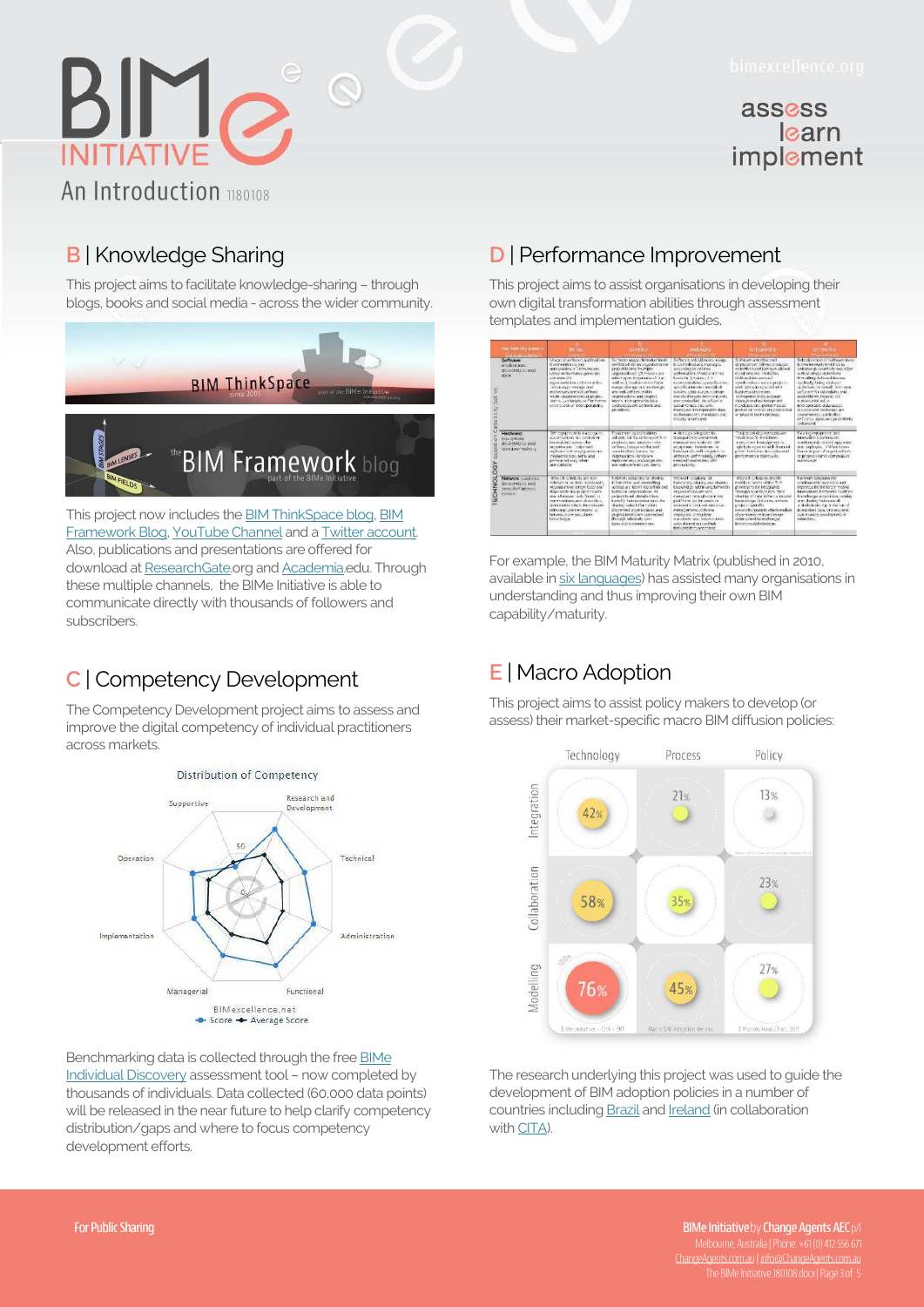#### assess learn implement

# $BIM_{\odot}$ An Introduction 1180108

# **F** [| Integrated Information Platform](http://bimexcellence.org/)

This project (new) aims to deliver an intuitive online solution for managing information throughout a project's lifecycle.



The diagram (above) clarifies different information exchange types and exemplifies how simplified workflows will be developed to guide process improvement.

# BIMe Initiative Resources

BIMe Initiative projects generate deliverables of direct benefit to industry stakeholders. These knowledge resources are organised into 100-900 Series:

- $\rightarrow$  100s | Core BIMe Initiative Documents (current list)
- → 200s | Modular Language (e.g[. 201in Competency Table\)](http://bimexcellence.org/resources/200series/201in/)
- $\rightarrow$  300s | Tools & Templates (e.g. 301in BIM Maturity Matrix)
- $\rightarrow$  600s | Forms (no online examples)
- → 800s | Guides (e.g. [801in BIM Dictionary's Editor Guide](http://bimexcellence.org/resources/800series/801in/))
- $\rightarrow$  900s | Memberships & Sponsorships (e.g. 901in BIMe [Initiative Sponsorship\)](http://bimexcellence.org/resources/900series/901in/)

Since launch, published resources have been downloaded hundreds of times and were freely distributed in international industry conferences.

# BIMe Initiative Network

BIMe Initiative projects are undertaken by a combination of members and volunteers, an expanding community of international subject matter experts from both academia and industry. There are currently 12 core members, many membership applicants under review, and around 50 volunteers. A quick review of [core members' backgrounds](http://bimexcellence.org/members-and-volunteers/members/) would highlight both the breadth and depth of expertise available within the Initiative.

# Expanding the Benefits

With six projects underway, the Initiative will now focus on expanding the benefits and scaling up the deliverables, so they deliver additional internationally-consistent guides and tools. As per the Excellence Manifesto, all deliverables will continue to be made available for free, and for all to benefit, especially small and medium organisations that have little or no budgets to respond to digital transformation.

As exemplified by the Macro Adoption project, we will also further engage with policy makers in the UK, Europe, the US and China, first, by enlarging the membership base followed by signing additional collaboration agreements with likeminded institutions and groups.

# Volunteering

The BIM Dictionary project is open and is currently accepting new volunteers: Language Editors, UI/UX designers and programmers (Django/Python, MangoDB and JavaScript). Other projects will be opened to outside help gradually and we encourage you to eithe[r contact us o](http://bimexcellence.org/contact/)r follow us on twitter @BIMeInitiative.

# **Sponsorship**

The BIMe Initiative is managed and financially supported by [ChangeAgents AEC w](http://changeagents.com.au/)hich currently covers its operating expenses under its Open Innovation business model. Development efforts are conducted by volunteers who generously provide their time and expertise for free. While many projects do not require substantial financial investment. the development of online tools and learning materials are dependent on securing research grants or institutional/corporate sponsorships.

We have a lot to do and we'd really value your assistance! If your organisation would like to help us achieve our objectives – you can either:

- $\rightarrow$  Help us secure research grants for specific projects. We will be happy to join grant applications with academic partners anywhere in the world;
- $\rightarrow$  Become a sponsor and provide either in-kind or financial support (more informatio[n provided here\);](http://bimexcellence.org/resources/900series/901in/) and/or
- $\rightarrow$  Spread the word and sign th[e Excellence Manifesto!](http://bimexcellence.org/principles/manifesto/)

To request more information or an online presentation about a specific BIMe Initiative project, pleas[e contact us.](http://bimexcellence.org/contact/) 

BIMe Initiative by Change Agents AEC p/l The BIMe Initiative 180108.docx | Page 4 of  $\,$  5